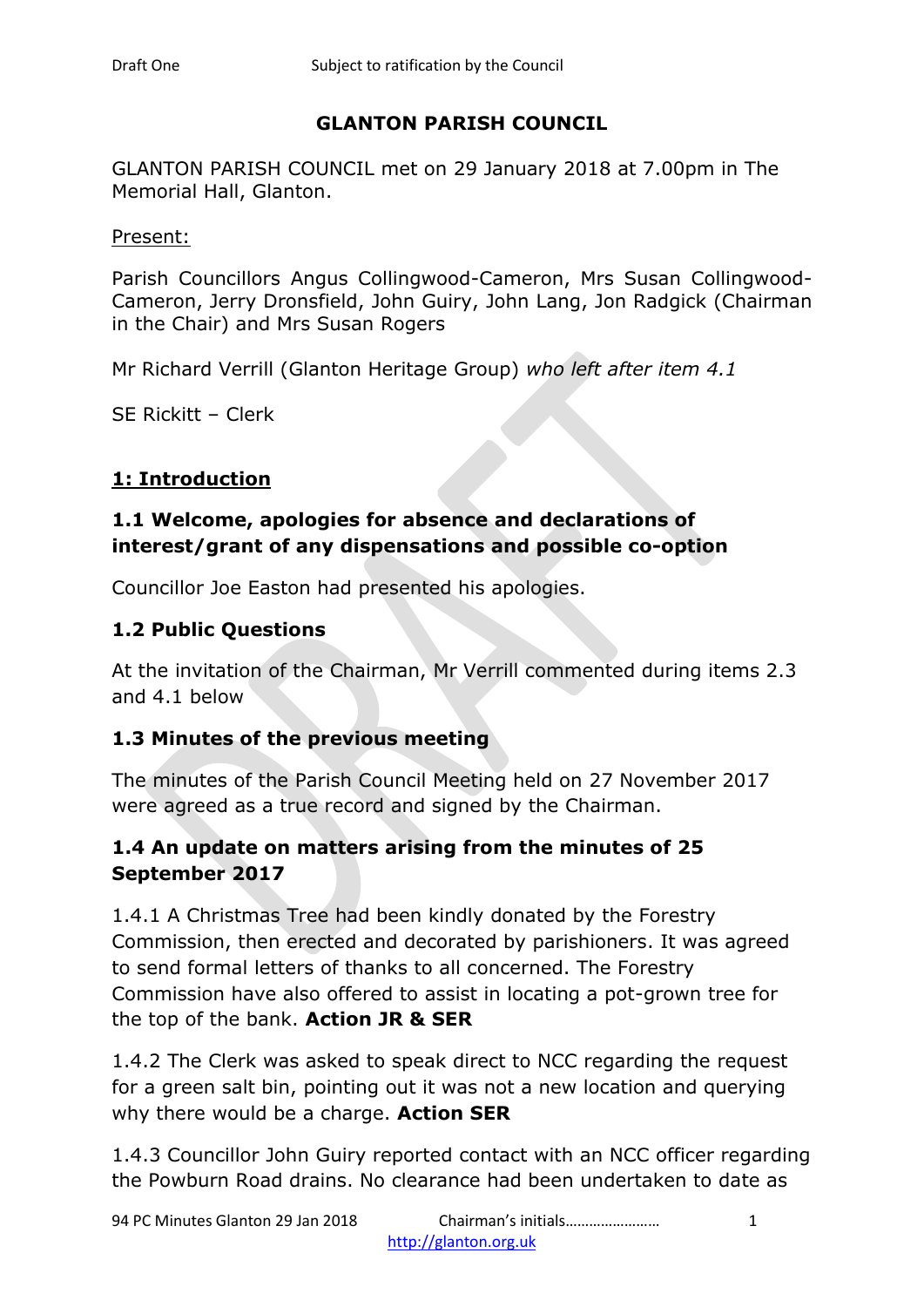the recent thawing snow had still flowed down the road. The clerk is to chase up. **Action SER**

1.4.4 The clerk reported that no objections had been received to the orders realigning the public footpath to Whittingham. An officer from NCC was to inspect to ensure the new alignment was in a suitable condition before formally confirming the order. It was agreed to invoice for only one cut in the early part of 2017 - £50.00 (nett). **Action SER**

# **2: Items for discussion and potential decisions**

# **2.1 Reports from the County Councillor and the Police**

No reports had been received by the time of the meeting.

# **2.2 Planning**

2.2.1 Application 17/04493/S106A – Camp Field Cottage, Whittingham Road – details had been circulated between meetings and the Chairman's action in sending a note of support was adopted.

2.2.2 There were no policy changes to report

2.2.3 St Peter's Church – The Chairman reported that outline permission had been granted. He had circulated to Councillors the email exchange with the owners confirming their intention to proceed with the transfer of the site of the Church to the Council but indicating this would take some time.

# **2.3 Commemoration of the end of the First World War**

2.3.1 Mr Verrill updated the Council on ideas being developed and especially the tea dance in the Hall which would feature exhibits recreating a trench and a 1918 domestic room. He was pleased to be able to report that the Fusiliers' Museum in Alnwick was to loan items for the displays.

2.3.2 The Chairman advised the Council of plans for a national event lighting beacons at 7.00 pm on 11 November 2018, following by church bells pealing at 7.05 pm. Mr Verrill confirmed both are being considered for the village.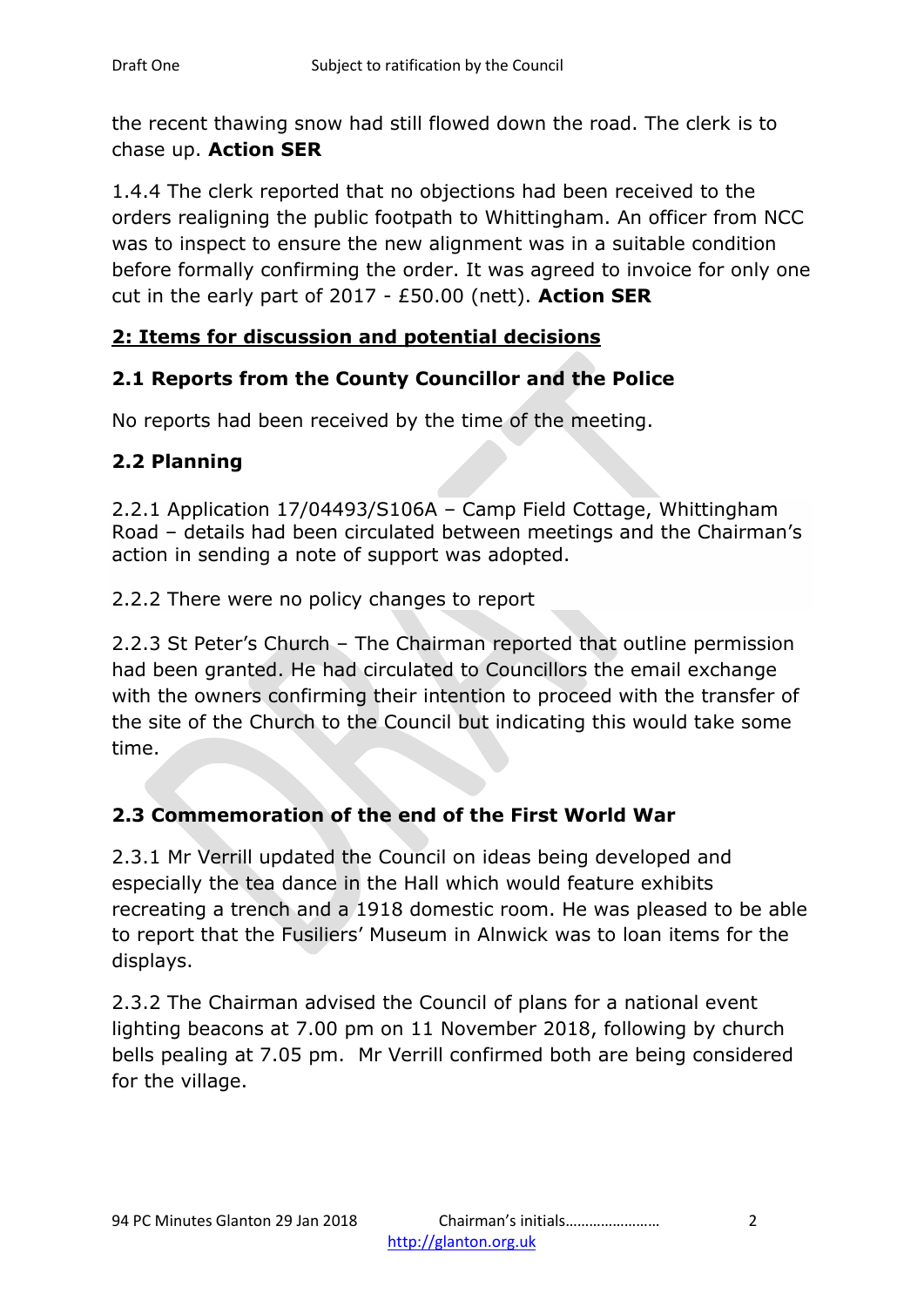# **3: Items for Information**

#### **3.1 Forthcoming Village activities**

There is to be a Race Night in the Memorial Hall on 9 February in aid of the Hall and the Glanton Show. The usual lunch clubs and coffee mornings are continuing.

### **3.2 Details of any meetings attended by Councillors or the clerk**

Councillor Mrs Susan Rogers informed the Council of a meeting with Mrs Anne-Marie Trevelyan MP regarding the lack of circular walks for dog owners in Northumberland avoiding tarmac roads. Mrs Trevelyan had written to the Environment Secretary and a reply was awaited.

### **3.3 Correspondence received**

A number of items were reported including the County Council's planning training.

#### **4: Administration**

# **4.1 To note the current accounts for 2017/2018 and to authorise any payments**

The current accounts were noted [a copy is attached to the signed minutes] and approval given for the following BACS payments

- > HMRC PAYE Q4 £30.00
- > Glanton Memorial Hall Room Hire £80.00
- > Thropton Parish Council Share of Cluster Fees £9.45

A cheque for £516.44 was authorised for the clerk comprising

- > Admin Expenses for Calendar Year 2017 £166.49, and
- > Purchase of a laptop using the grant from the Transparency Fund  $- E349.95$

Mr Verrill and Councillor Mrs Susan Rogers then informed the Council of the Heritage Group's future plans and offered to donate the nett cost of a replacement cast-iron sign for Playwell Road. There was some concern at whether the length of the sign made it more susceptible to damage from passing vehicles and Mr Verrill will consider how a shorter sign would appear.